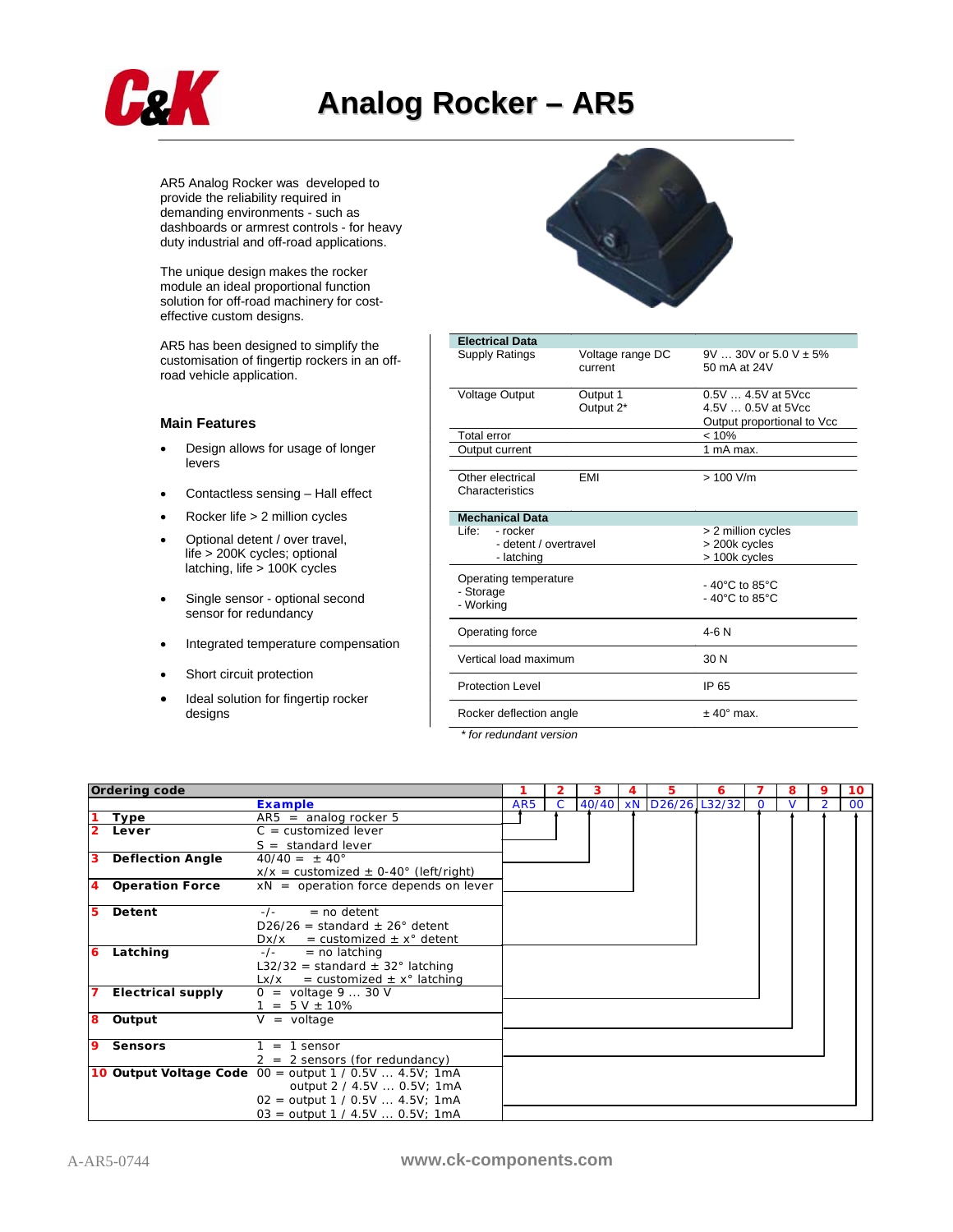

## **Block Schematic AR5 Pin Assignment of AR5**



| Pin            | Signal  | Function<br>8,5 -30V                   | Function<br>5V                         |
|----------------|---------|----------------------------------------|----------------------------------------|
|                | $Ub *$  | Supply<br>Voltage                      | Not connected                          |
| $\overline{2}$ | GND     | Reference<br>Ground                    | Reference<br>Ground                    |
| 3              | Vec     | Reserved (do<br>not connect)           | Supply<br>Voltage                      |
| 4              | Out1    | Output Signal                          | Output Signal                          |
| 5              | $Out2*$ | Optional<br>redundant<br>Output Signal | Optional<br>redundant<br>Output Signal |

\* Optional

## **Install dimensions**